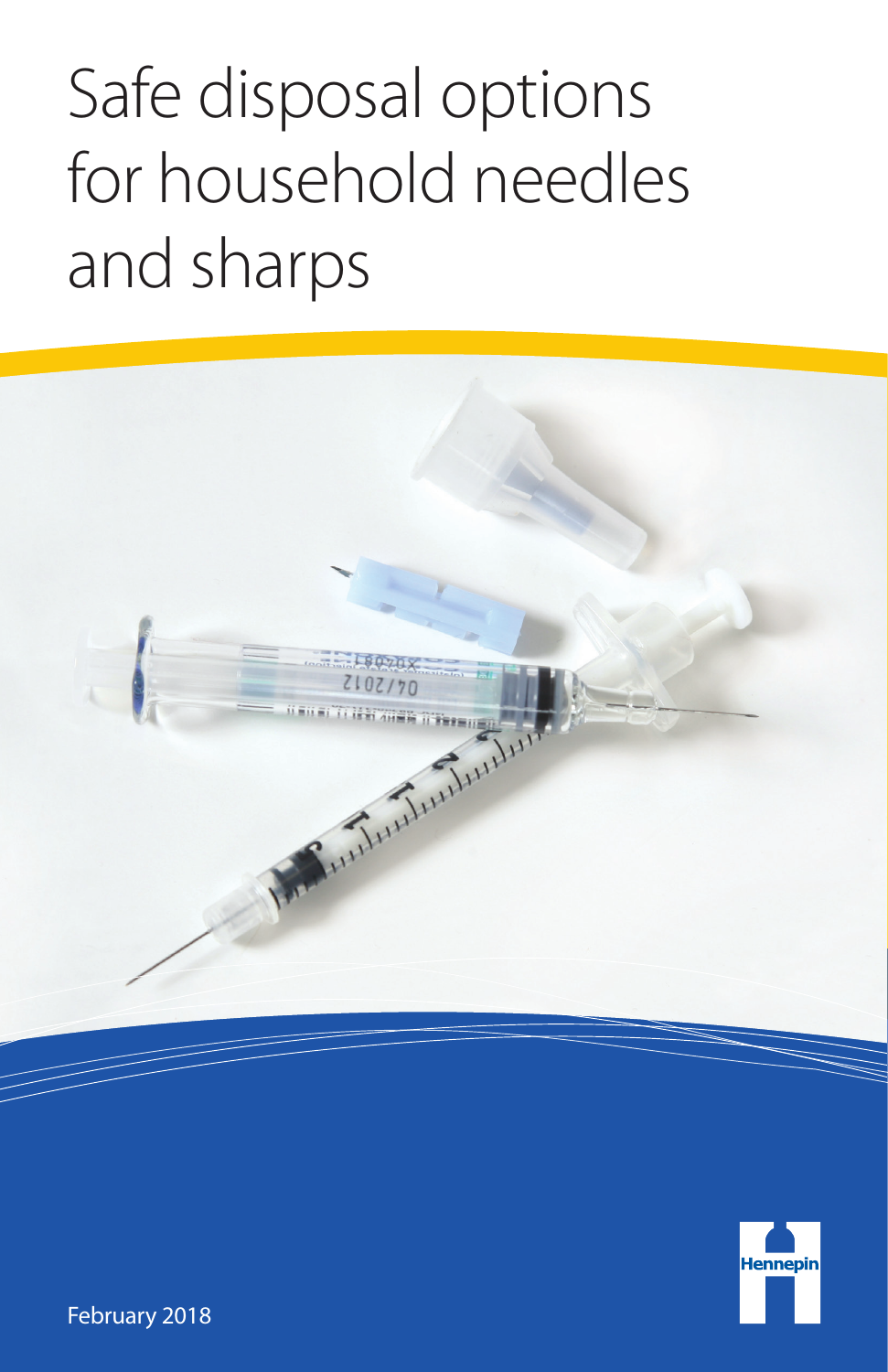## What is a sharp?

A sharp is any device used to penetrate the skin for healthcare purposes. Sharps include hypodermic needles, pen needles, intravenous needles, used epi-pens, lancets and syringes.



# Disposal options

Use one of the following options to dispose of used household needles and sharps. Never place containers with used needles or sharps in a recycling bin.

### Check with your healthcare provider

Some clinics and hospitals have collection programs for household needles and sharps. Check with them first. Do not bring used needles and sharps to your clinic or hospital if they are unable to accept them.

### Destroy at home



Devices or containers with mechanisms that bend, break, incinerate (destroy with high heat), or shear needles are called sharps needle destruction devices.

A destruction device that incinerates needles and lancets can be used at home to destroy sharps immediately after use. They use a few seconds of high heat to melt needles and reduce them to BB-size balls. Previously used only in healthcare facilities, these devices are now available in smaller, less expensive models for home use.

Once a needle or lancet is destroyed by heat in a destruction device, the remaining syringe and melted metal can be safely disposed of in the garbage (not the recycling container).

A needle cutter that automatically stores the cut needles is also useful while away from home when a disposal container is not available. A needle clipper that stores clipped needles should be disposed of at a sharps collection site or through a mail-back program.

### Mail-back programs

Use a mail-in program for needles and sharps

- Stericycle, Inc., 651-644-1480 or 1-800-355-8773
- Sharps, Inc., 1-800-772-5657
- GRP Medical Services, 1-800-207-0976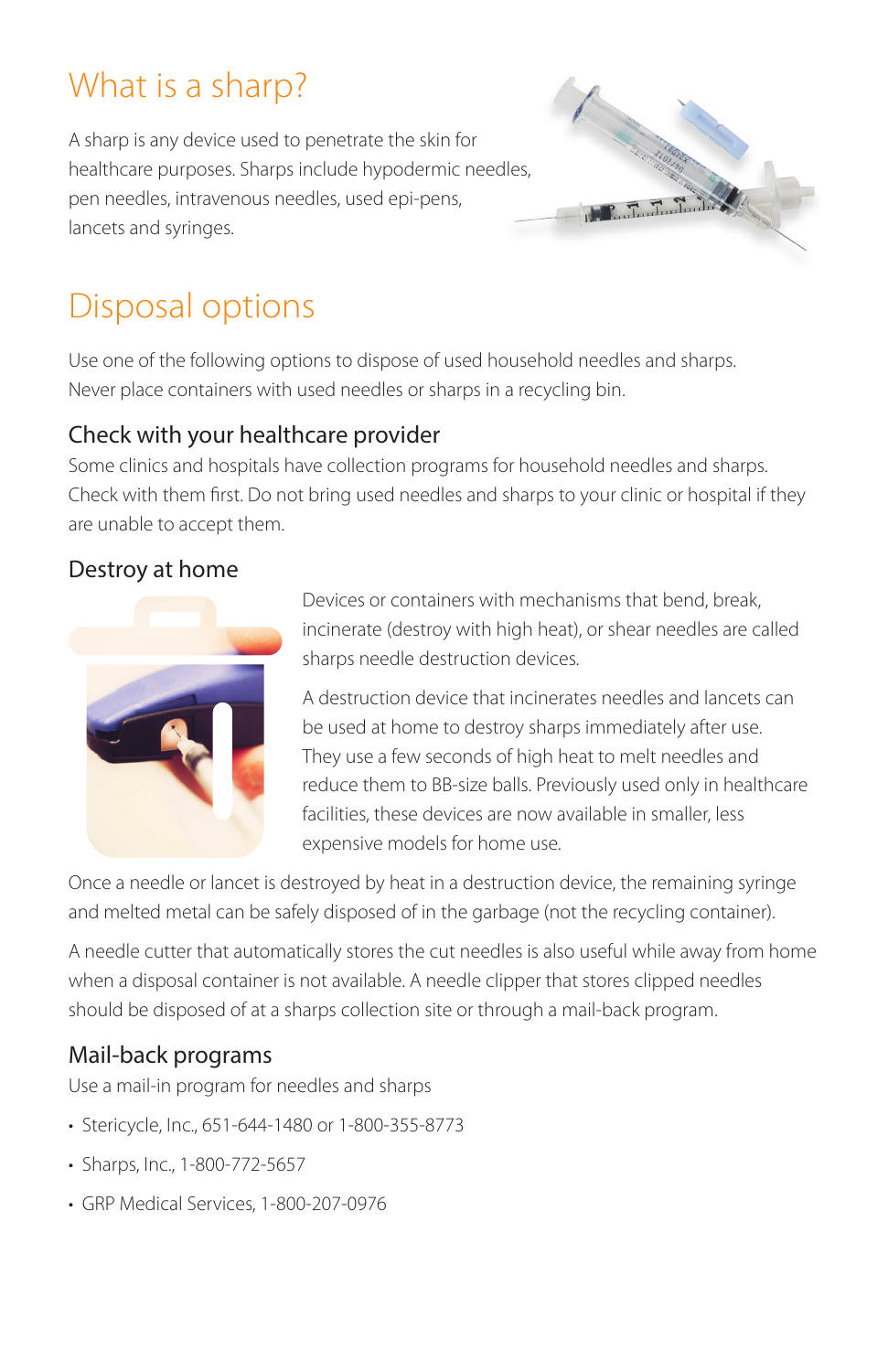# Hennepin County's Drop-off Facilities accepts sharps from households only\*

Hennepin County believes it's important to manage and dispose of sharps (needles, lancets, and syringes) safely to prevent injury and disease transmission from needle-sticks.

Sharps from households are accepted at the county's drop-off facilities in Brooklyn Park and Bloomington. You must follow these steps to use the drop-off facilities.

#### 1. Prepare your needles and sharps

- Store in a rigid, puncture-resistant, plastic container with a screw-on lid. Examples include empty laundry detergent bottles with screw-on lids. You can also purchase a sharps disposable container from a pharmacy. Do NOT use a glass container.
- Label the empty container, "Do not recycle: Household sharps." Do NOT use a glass container.
- Put used needles into the container point-first. Note: Do not put unused medicines contained in sharps (epi-pens) in your container.\*\*
- Only fill your container half full of needles and sharps.
- Keep the lid screwed on the container to prevent spills.
- 2. Remember to bring

Proof of residency, such as a driver's license, is required.

#### 3. Dispose of needles and sharps at the county's drop-off facilities

 Staff will guide you to the needles and sharps drop-off area. Your sharps must be in a proper container, and you will be responsible for placing your container into the drop-off bin.

 **Note:** Sharps will not be accepted if not in a rigid, puncture-resistant, plastic container with a screw-on lid. Staff will not handle needles and sharps.

\*Hennepin County does not accept needles and sharps from businesses – which includes healthcare facilities, pharmacies, pharmaceutical representatives, doctors' offices and veterinary clinics.

\*\*Hennepin County does not accept medicines or unused medicines contained in sharps (epi-pens) at the county drop-off facilities.